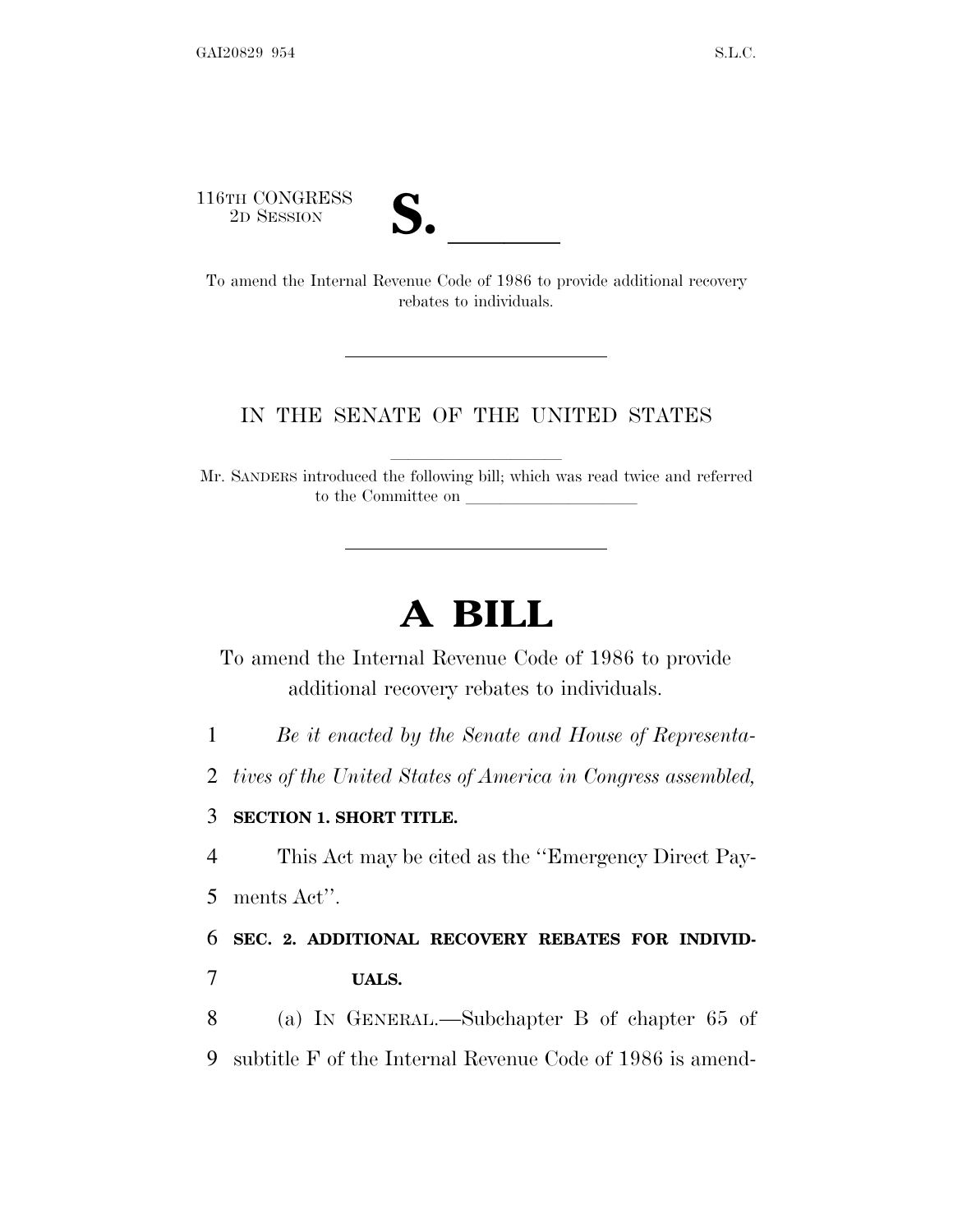ed by inserting after section 6428 the following new sec-tion:

### **''SEC. 6428A. ADDITIONAL RECOVERY REBATES FOR INDI-VIDUALS.**

 ''(a) I<sup>N</sup> GENERAL.—In the case of an eligible indi- vidual, there shall be allowed as a credit against the tax imposed by subtitle A for the first taxable year beginning in 2020 an amount equal to the sum of—

9  $\frac{4}{1}$  \$1,200 (\$2,400 in the case of eligible indi-viduals filing a joint return), plus

11  $\frac{1}{2}$  an amount equal to the product of \$500 multiplied by the number of dependents (as defined 13 in section 152) of the taxpayer.

 ''(b) TREATMENT OF CREDIT.—The credit allowed by subsection (a) shall be treated as allowed by subpart C of part IV of subchapter A of chapter 1.

17 <sup>"</sup>(c) LIMITATION BASED ON ADJUSTED GROSS IN- COME.—The amount of the credit allowed by subsection (a) (determined without regard to this subsection and sub- section (e)) shall be reduced (but not below zero) by 5 percent of so much of the taxpayer's adjusted gross in-come as exceeds—

23  $\frac{1}{2}$  (1) \$150,000 in the case of a joint return, 24  $(2)$  \$112,500 in the case of a head of house-hold, and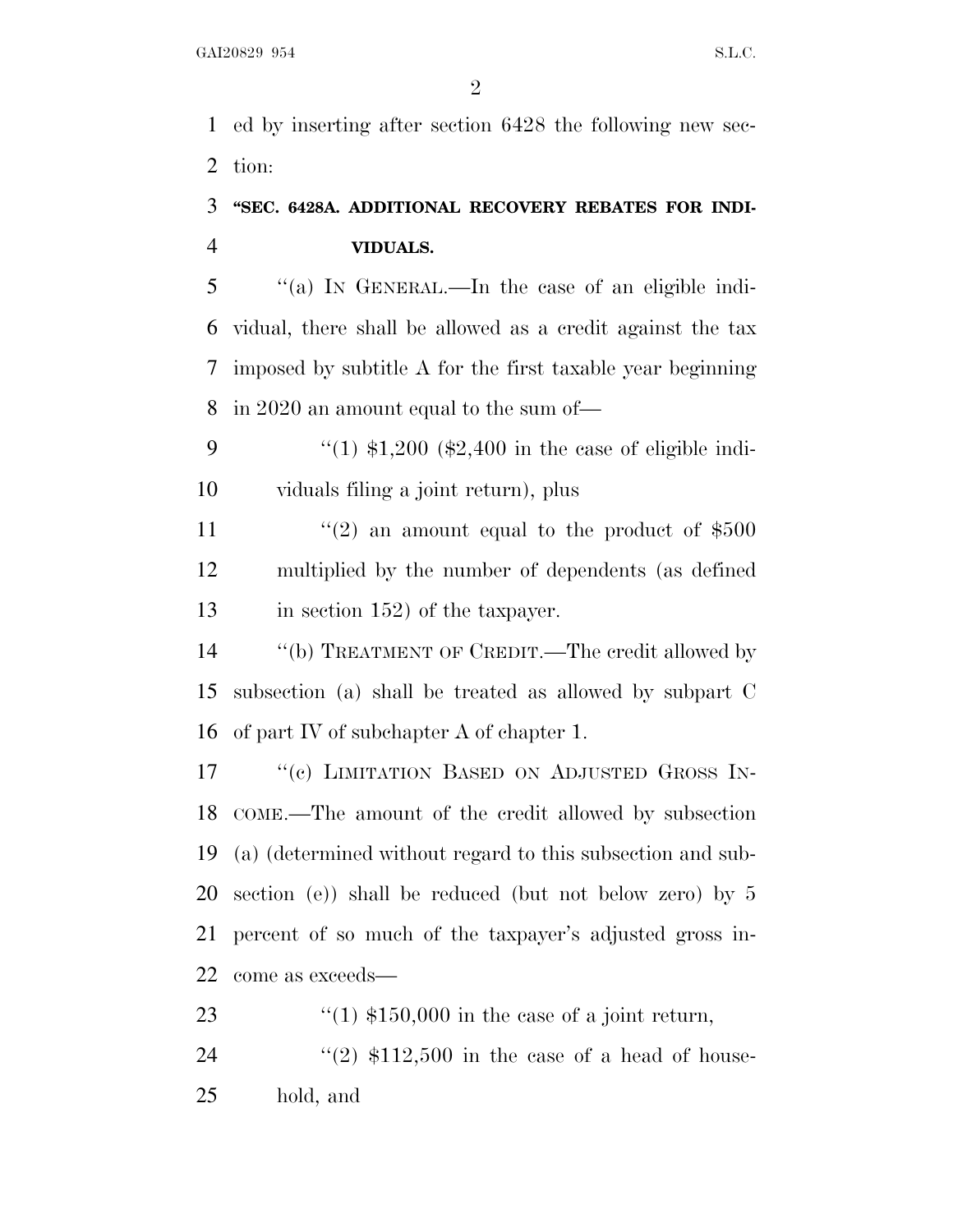1  $\frac{4}{3}$   $\frac{$75,000}{1}$  in the case of a taxpayer not de-2 scribed in paragraph  $(1)$  or  $(2)$ .

 ''(d) ELIGIBLE INDIVIDUAL.—For purposes of this section, the term 'eligible individual' means any individual other than—

 $\frac{4}{1}$  any nonresident alien individual,

 $\frac{7}{2}$  ''(2) any individual with respect to whom a de- duction under section 151 is allowable to another taxpayer for a taxable year beginning in the cal- endar year in which the individual's taxable year be-gins, and

12  $\frac{1}{3}$  an estate or trust.

 ''(e) COORDINATION WITH ADVANCE REFUNDS OF CREDIT.—

15 "(1) In GENERAL.—The amount of credit which would (but for this paragraph) be allowable under this section shall be reduced (but not below zero) by the aggregate refunds and credits made or allowed to the taxpayer under subsection (f). Any failure to so reduce the credit shall be treated as arising out of a mathematical or clerical error and 22 assessed according to section  $6213(b)(1)$ .

23 "(2) JOINT RETURNS.—In the case of a refund or credit made or allowed under subsection (f) with respect to a joint return, half of such refund or cred-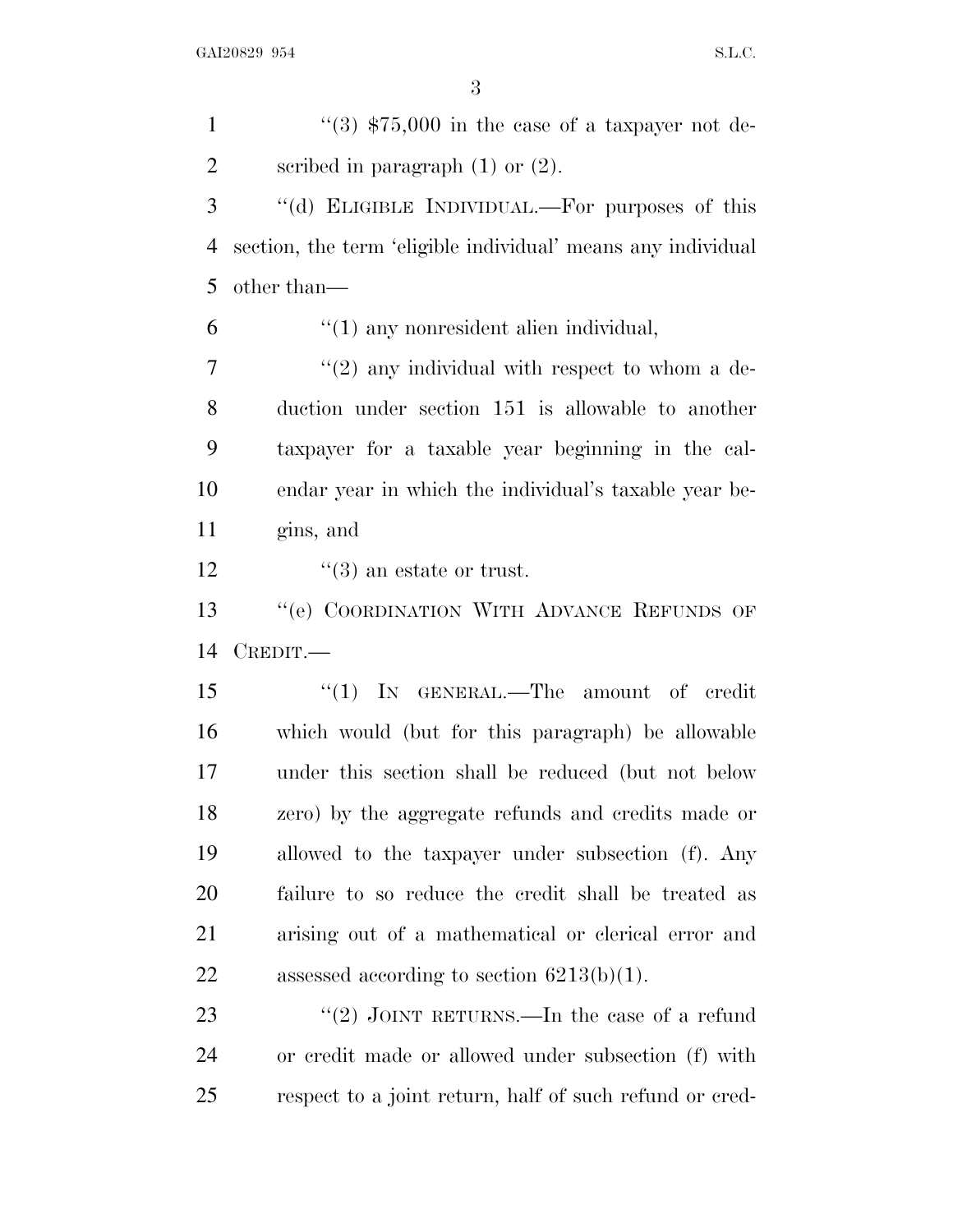| $\mathbf{1}$   | it shall be treated as having been made or allowed      |
|----------------|---------------------------------------------------------|
| $\overline{2}$ | to each individual filing such return.                  |
| 3              | "(f) ADVANCE REFUNDS AND CREDITS.—                      |
| $\overline{4}$ | "(1) IN GENERAL.—Subject to paragraph $(5)$ ,           |
| 5              | each individual who was an eligible individual for      |
| 6              | such individual's first taxable year beginning in       |
| 7              | 2019 shall be treated as having made a payment          |
| 8              | against the tax imposed by chapter 1 for such tax-      |
| 9              | able year in an amount equal to the advance refund      |
| 10             | amount for such taxable year.                           |
| 11             | "(2) ADVANCE REFUND AMOUNT.—For pur-                    |
| 12             | poses of paragraph (1), the advance refund amount       |
| 13             | is the amount that would have been allowed as a         |
| 14             | credit under this section for such taxable year if this |
| 15             | section (other than subsection (e) and this sub-        |
| 16             | section) had applied to such taxable year.              |
| 17             | "(3) TIMING AND MANNER OF PAYMENTS.-                    |
| 18             | "(A) TIMING.—The Secretary shall, sub-                  |
| 19             | ject to the provisions of this title, refund or         |
| 20             | eredit any overpayment attributable to this sec-        |
| 21             | tion as rapidly as possible. No refund or credit        |
| 22             | shall be made or allowed under this subsection          |
| 23             | after December 31, 2021.                                |
| 24             | "(B) DELIVERY OF PAYMENTS.—Notwith-                     |
| 25             | standing any other provision of law, the Sec-           |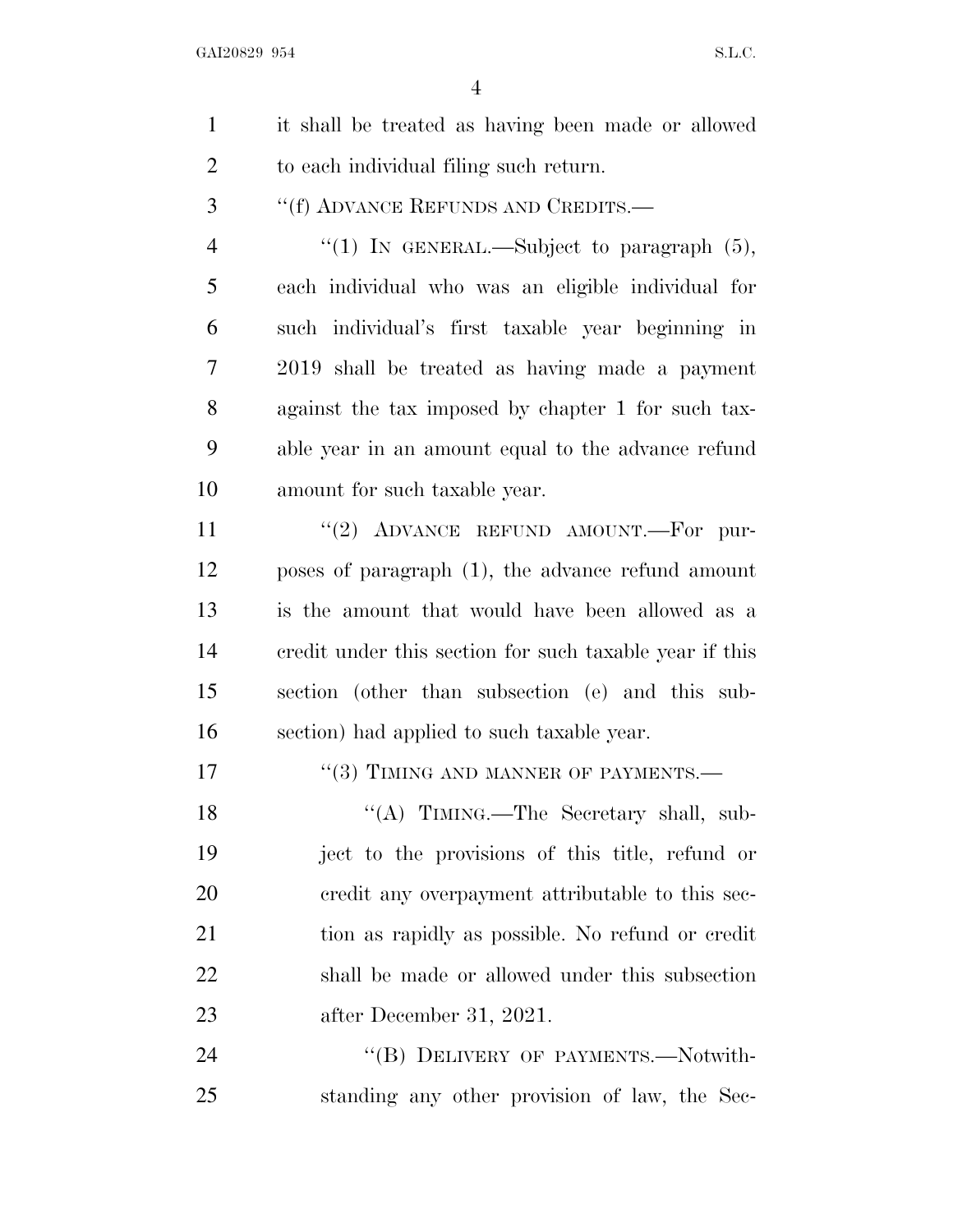retary may certify and disburse refunds payable under this subsection electronically to any ac- count to which the payee authorized, on or after January 1, 2018, the delivery of a refund of taxes under this title or of a Federal payment (as defined in section 3332 of title 31, United States Code).

8 "(C) WAIVER OF CERTAIN RULES.—Not- withstanding section 3325 of title 31, United States Code, or any other provision of law, with respect to any payment of a refund under this subsection, a disbursing official in the executive branch of the United States Government may modify payment information received from an officer or employee described in section  $3325(a)(1)(B)$  of such title for the purpose of facilitating the accurate and efficient delivery of such payment. Except in cases of fraud or reck- less neglect, no liability under sections 3325, 3527, 3528, or 3529 of title 31, United States Code, shall be imposed with respect to pay-ments made under this subparagraph.

23 "(4) No INTEREST.—No interest shall be al- lowed on any overpayment attributable to this sec-tion.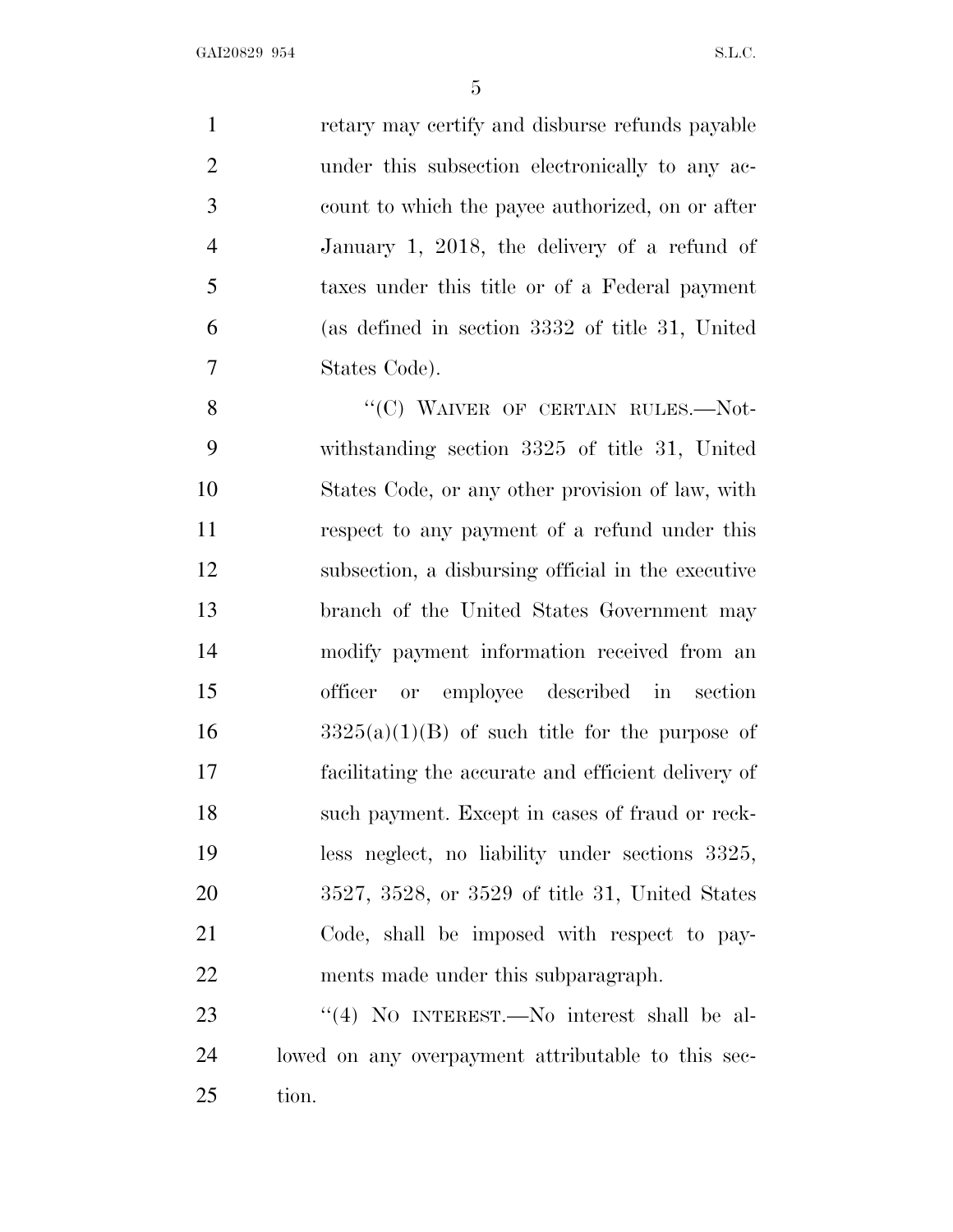| $\mathbf{1}$   | "(5) ALTERNATE TAXABLE YEAR.—In the case                 |
|----------------|----------------------------------------------------------|
| $\overline{2}$ | of an individual who, at the time of any determina-      |
| 3              | tion made pursuant to paragraph (3), has not filed       |
| $\overline{4}$ | a tax return for the year described in paragraph $(1)$ , |
| 5              | the Secretary may—                                       |
| 6              | "(A) apply such paragraph by substituting                |
| 7              | $2018'$ for $2019'$ , and                                |
| 8              | "(B) if the individual has not filed a tax               |
| 9              | return for such individual's first taxable year          |
| 10             | beginning in 2018, use information with respect          |
| 11             | to such individual for calendar year 2019 pro-           |
| 12             | vided in-                                                |
| 13             | "(i) Form SSA-1099, Social Security                      |
| 14             | Benefit Statement, or                                    |
| 15             | "(ii) Form RRB-1099, Social Secu-                        |
| 16             | rity Equivalent Benefit Statement.                       |
| 17             | "(6) PAYMENT TO REPRESENTATIVE PAYEES                    |
| 18             | AND FIDUCIARIES.-                                        |
| 19             | "(A) IN GENERAL.—In the case of any in-                  |
| 20             | dividual for which payment information is pro-           |
| 21             | vided to the Secretary by the Commissioner of            |
| 22             | Social Security, the Railroad Retirement Board,          |
| 23             | or the Secretary of Veterans Affairs, the pay-           |
| 24             | ment by the Secretary under paragraph (3)                |
| 25             | with respect to such individual may be made to           |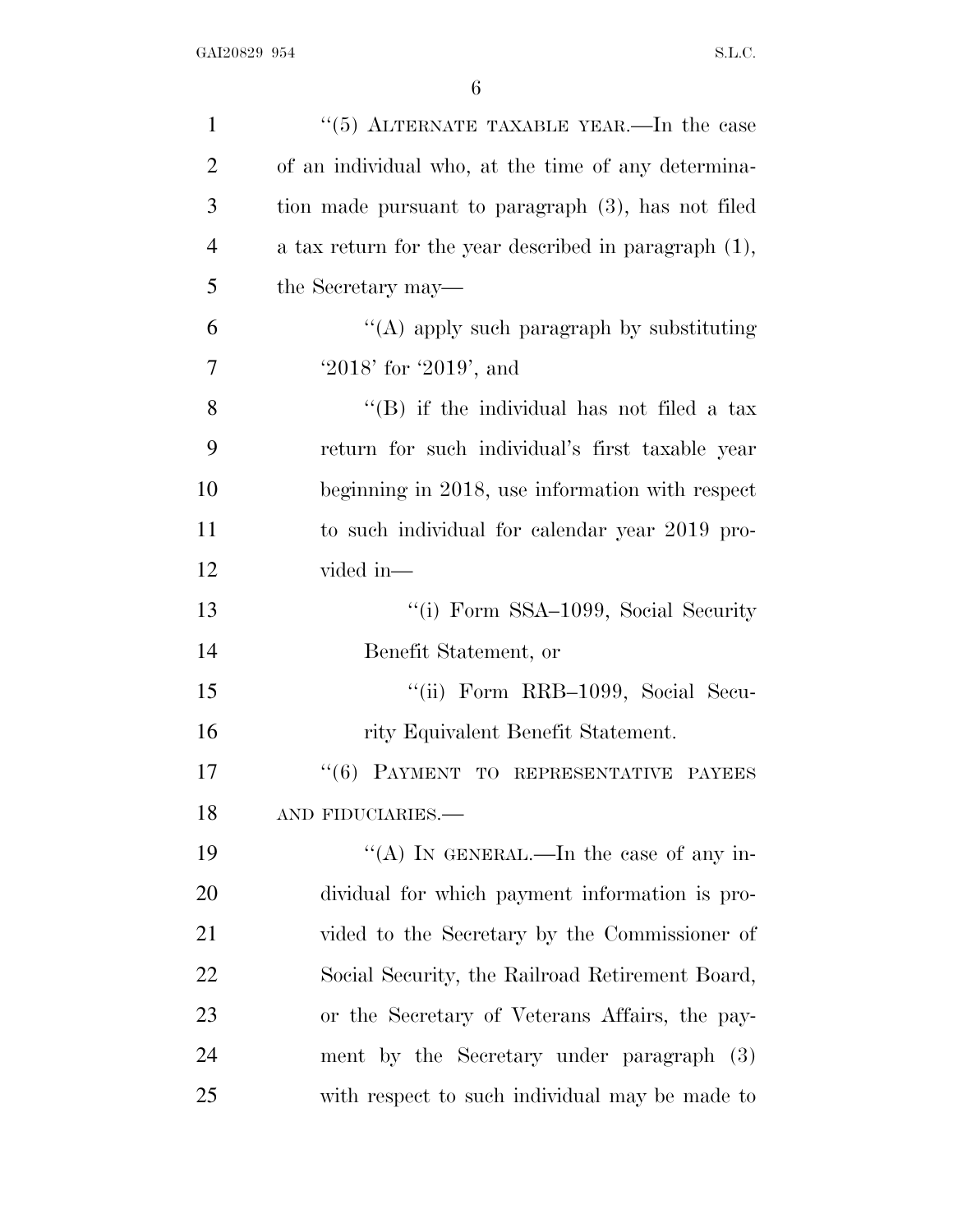| $\mathbf{1}$   | such individual's representative payee or fidu- |
|----------------|-------------------------------------------------|
| $\overline{2}$ | ciary and the entire payment shall be—          |
| 3              | "(i) provided to the individual who is          |
| $\overline{4}$ | entitled to the payment, or                     |
| 5              | "(ii) used only for the benefit of the          |
| 6              | individual who is entitled to the payment.      |
| $\overline{7}$ | $\lq\lq (B)$<br>APPLICATION OF ENFORCEMENT      |
| 8              | PROVISIONS.-                                    |
| 9              | "(i) In the case of a payment de-               |
| 10             | scribed in subparagraph $(A)$ which is made     |
| 11             | with respect to a social security beneficiary   |
| 12             | or a supplemental security income recipi-       |
| 13             | ent, section $1129(a)(3)$ of the Social Secu-   |
| 14             | rity Act (42 U.S.C. 1320a–8(a)(3)) shall        |
| 15             | apply to such payment in the same manner        |
| 16             | as such section applies to a payment under      |
| 17             | title II or XVI of such Act.                    |
| 18             | "(ii) In the case of a payment de-              |
| 19             | scribed in subparagraph (A) which is made       |
| 20             | with respect to a railroad retirement bene-     |
| 21             | ficiary, section 13 of the Railroad Retire-     |
| 22             | ment Act (45 U.S.C. 2311) shall apply to        |
| 23             | such payment in the same manner as such         |
| 24             | section applies to a payment under such         |
| 25             | Act.                                            |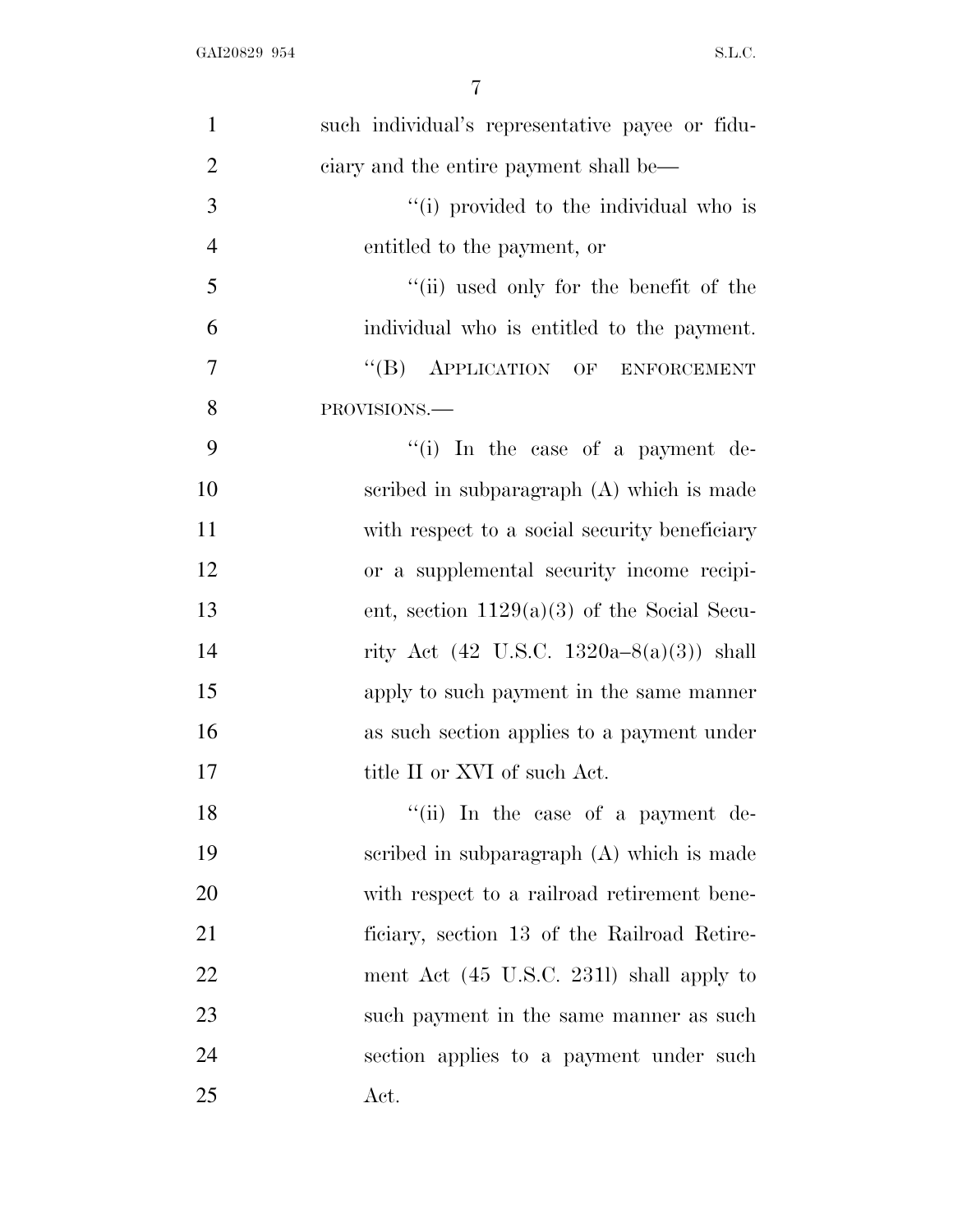| $\mathbf{1}$   | "(iii) In the case of a payment de-                   |
|----------------|-------------------------------------------------------|
| $\overline{2}$ | scribed in subparagraph $(A)$ which is made           |
| 3              | with respect to a veterans beneficiary, sec-          |
| $\overline{4}$ | tions $5502, 6106,$ and $6108$ of title 38,           |
| 5              | United States Code, shall apply to such               |
| 6              | payment in the same manner as such sec-               |
| 7              | tions apply to a payment under such title.            |
| 8              | "(7) NOTICE TO TAXPAYER.—Not later than $15$          |
| 9              | days after the date on which the Secretary distrib-   |
| 10             | uted any payment to an eligible taxpayer pursuant     |
| 11             | to this subsection, notice shall be sent by mail to   |
| 12             | such taxpayer's last known address. Such notice       |
| 13             | shall indicate the method by which such payment       |
| 14             | was made, the amount of such payment, and a           |
| 15             | phone number for the appropriate point of contact     |
| 16             | at the Internal Revenue Service to report any failure |
| 17             | to receive such payment.                              |
| 18             | "(g) IDENTIFICATION NUMBER REQUIREMENT.               |
| 19             | "(1) IN GENERAL.—In the case of any taxpayer          |
| 20             | who does not include the valid identification number  |
| 21             | of such taxpayer on the return of tax for the taxable |
| 22             | year, subsection $(a)(1)$ shall be applied by sub-    |
| 23             | stituting ' $$0'$ for ' $$1,200'$ .                   |
| 24             | "(2) JOINT RETURNS.—In the case of a joint            |
| 25             | return—                                               |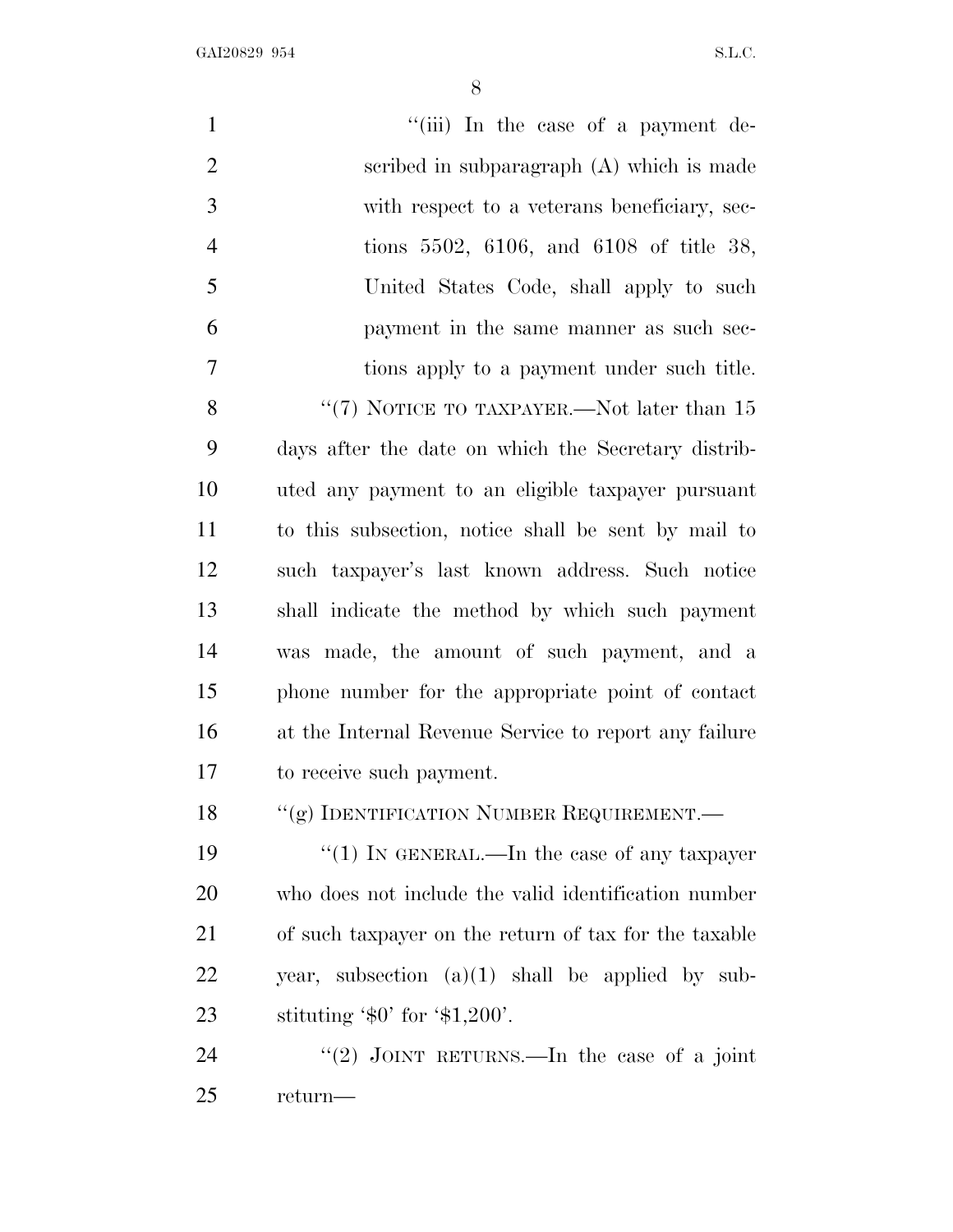| $\mathbf{1}$   | $\lq\lq$ if the valid identification number of                                      |
|----------------|-------------------------------------------------------------------------------------|
| $\overline{2}$ | only 1 spouse is included on the return of tax                                      |
| 3              | for the taxable year—                                                               |
| $\overline{4}$ | "(i) subsection $(a)(1)$ shall be applied                                           |
| 5              | by substituting $\$1,200'$ for $\$2,400'$ , and                                     |
| 6              | "(ii) subsection $(e)(1)$ shall be applied                                          |
| $\overline{7}$ | by substituting $\text{\textdegree{*}}75,000'$ for $\text{\textdegree{*}}150,000',$ |
| 8              | <b>or</b>                                                                           |
| 9              | $\lq\lq$ if the valid identification number of                                      |
| 10             | neither spouse is included on the return of tax                                     |
| 11             | for the taxable year, subsection $(a)(1)$ shall be                                  |
| 12             | applied by substituting ' $$0'$ for ' $$2,400'$ .                                   |
| 13             | "(3) DEPENDENT.—A dependent of a taxpayer                                           |
| 14             | shall not be taken into account under subsection                                    |
| 15             | $(a)(2)$ unless—                                                                    |
| 16             | $\lq\lq$ the taxpayer includes the valid identi-                                    |
| 17             | fication number of such taxpayer (or, in the                                        |
| 18             | case of a joint return, the valid identification                                    |
| 19             | number of at least 1 spouse) on the return of                                       |
| 20             | tax for the taxable year, and                                                       |
| 21             | $\lq\lq$ the valid identification number of                                         |
| 22             | such dependent is included on the return of tax                                     |
| 23             | for the taxable year.                                                               |
| 24             | "(4) VALID IDENTIFICATION NUMBER.-                                                  |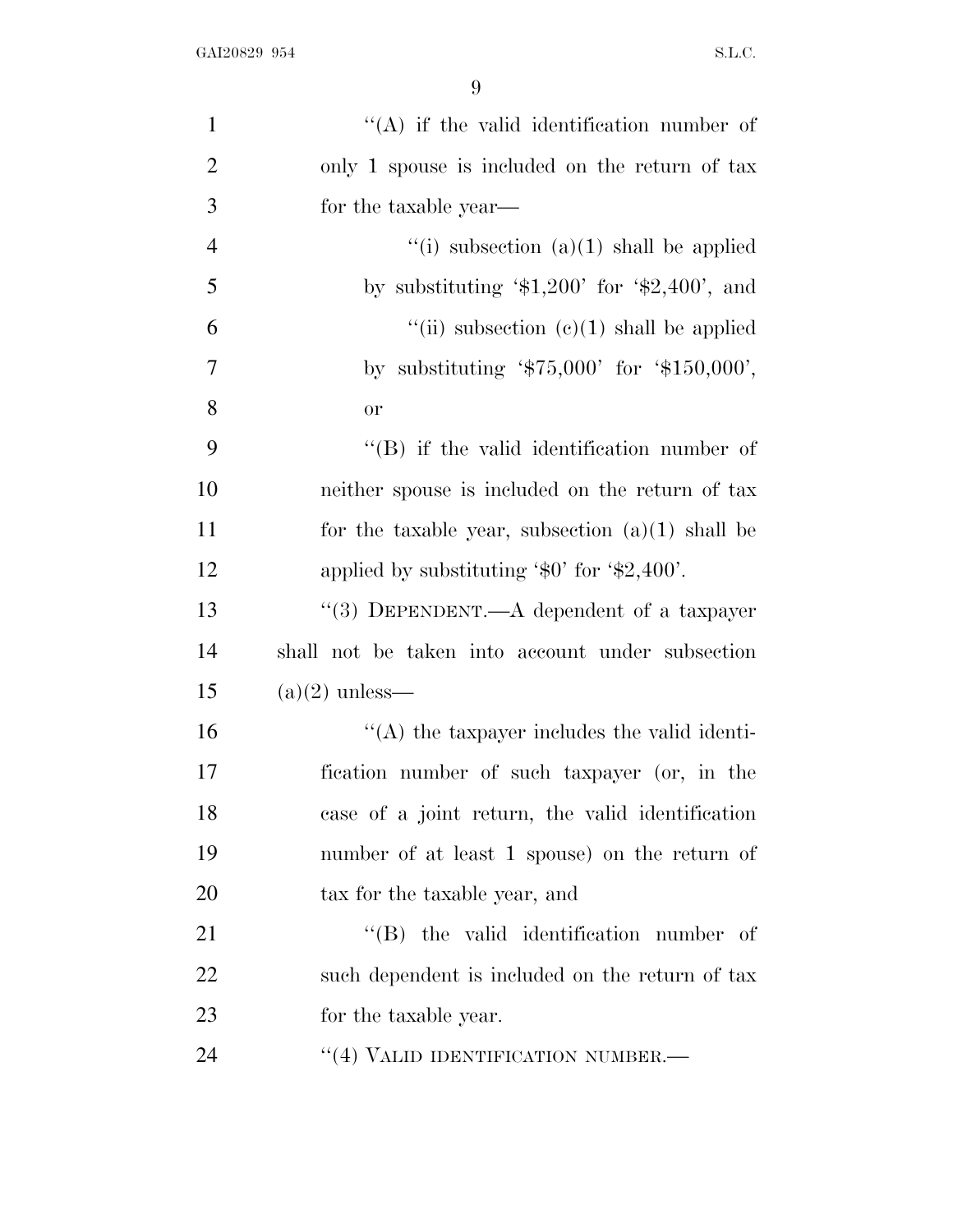| $\mathbf{1}$   | "(A) IN GENERAL.—For purposes of this                   |
|----------------|---------------------------------------------------------|
| $\overline{2}$ | subsection, the term 'valid identification num-         |
| 3              | ber' means a social security number (as such            |
| $\overline{4}$ | term is defined in section $24(h)(7)$ .                 |
| 5              | "(B) ADOPTION TAXPAYER IDENTIFICA-                      |
| 6              | TION NUMBER.—For purposes of paragraph                  |
| $\overline{7}$ | $(3)(B)$ , in the case of a dependent who is adopt-     |
| 8              | ed or placed for adoption, the term 'valid identi-      |
| 9              | fication number' shall include the adoption tax-        |
| 10             | payer identification number of such dependent.          |
| 11             | $(5)$ SPECIAL RULE FOR MEMBERS OF<br>THE                |
| 12             | ARMED FORCES.— $\Gamma$ aragraph (2) shall not apply in |
| 13             | the case where at least 1 spouse was a member of        |
| 14             | the Armed Forces of the United States at any time       |
| 15             | during the taxable year and the valid identification    |
| 16             | number of at least 1 spouse is included on the re-      |
| 17             | turn of tax for the taxable year.                       |
| 18             | "(6) MATHEMATICAL OR CLERICAL ERROR AU-                 |
| 19             | THORITY.—Any omission of a correct valid identi-        |
| 20             | fication number required under this subsection shall    |
| 21             | be treated as a mathematical or clerical error for      |
| 22             | purposes of applying section $6213(g)(2)$ to such       |
| 23             | omission.                                               |
| 24             | "(h) REGULATIONS.—The Secretary shall prescribe         |

such regulations or other guidance as may be necessary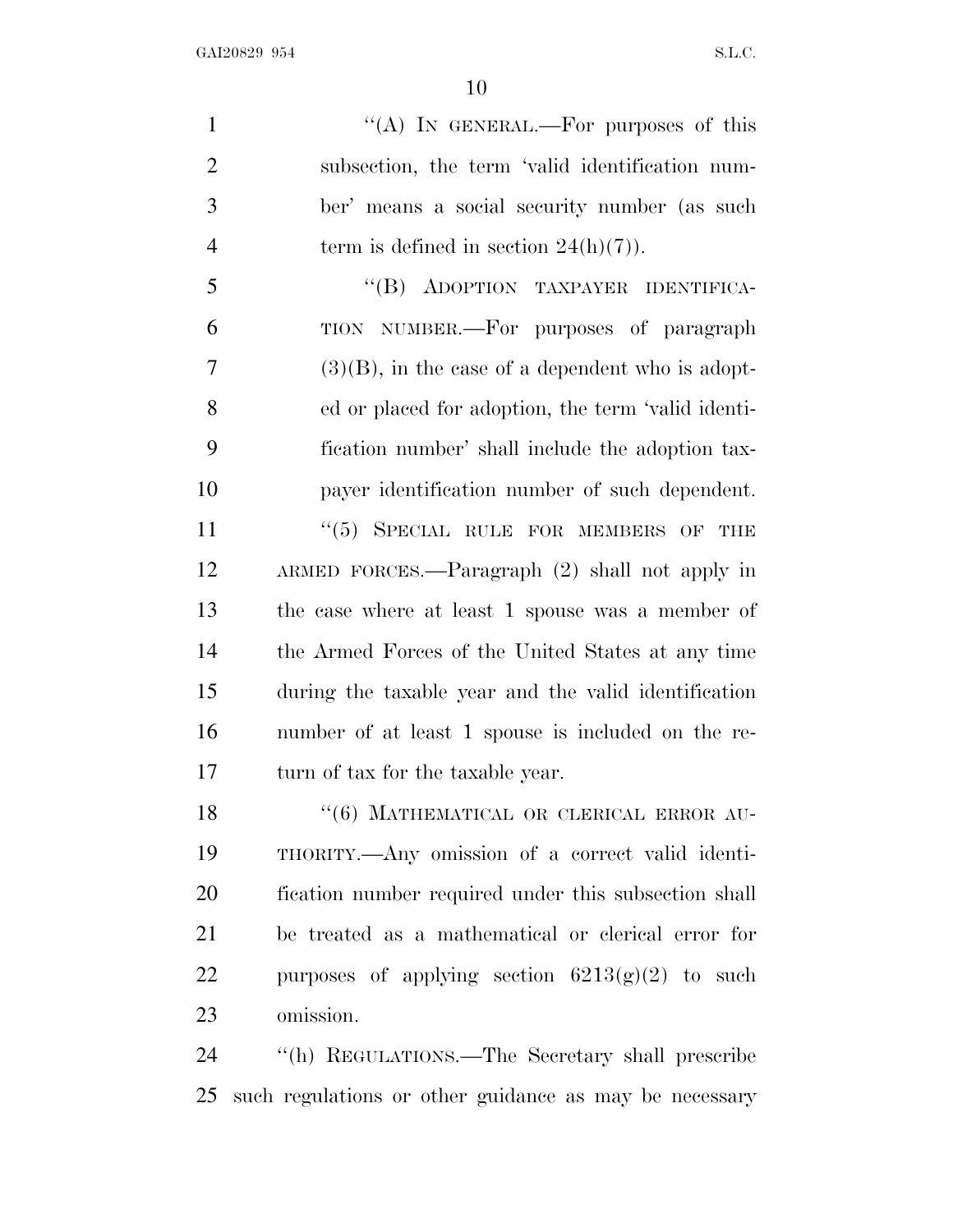to carry out the purposes of this section, including any such measures as are deemed appropriate to avoid allow- ing multiple credits or rebates to a taxpayer.''. (b) ADMINISTRATIVE AMENDMENTS.— (1) DEFINITION OF DEFICIENCY.—Section 6 6211(b)(4)(A) of the Internal Revenue Code of 1986 is amended by striking ''and 6428'' and inserting 8 "6428, and 6428A". (2) MATHEMATICAL OR CLERICAL ERROR AU-10 THORITY.—Section  $6213(g)(2)(L)$  of such Code is amended by striking ''or 6428'' and inserting ''6428, or 6428A''. 13 (c) TREATMENT OF POSSESSIONS.— 14 (1) PAYMENTS TO POSSESSIONS.— (A) MIRROR CODE POSSESSION.—The Sec- retary of the Treasury shall pay to each posses- sion of the United States which has a mirror code tax system amounts equal to the loss (if any) to that possession by reason of the amend- ments made by this section. Such amounts shall be determined by the Secretary of the Treasury based on information provided by the govern-ment of the respective possession.

 (B) OTHER POSSESSIONS.—The Secretary of the Treasury shall pay to each possession of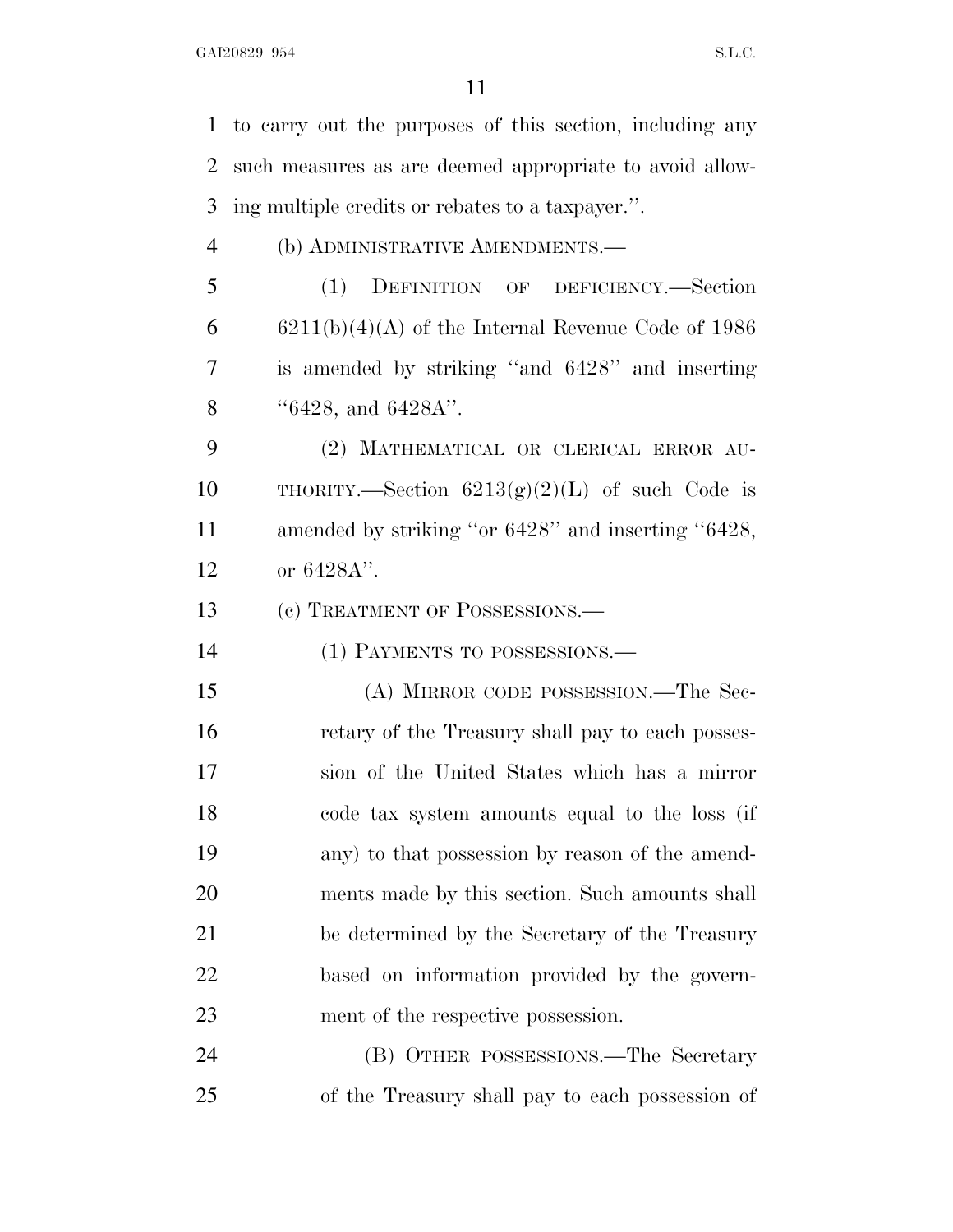the United States which does not have a mirror code tax system amounts estimated by the Sec- retary of the Treasury as being equal to the ag- gregate benefits (if any) that would have been provided to residents of such possession by rea- son of the amendments made by this section if a mirror code tax system had been in effect in such possession. The preceding sentence shall not apply unless the respective possession has a 10 plan, which has been approved by the Secretary of the Treasury, under which such possession will promptly distribute such payments to its residents. (2) COORDINATION WITH CREDIT ALLOWED AGAINST UNITED STATES INCOME TAXES.—No cred- it shall be allowed against United States income taxes under section 6428A of the Internal Revenue Code of 1986 (as added by this section) to any per- son— (A) to whom a credit is allowed against taxes imposed by the possession by reason of the amendments made by this section, or (B) who is eligible for a payment under a 24 plan described in paragraph  $(1)(B)$ . (3) DEFINITIONS AND SPECIAL RULES.—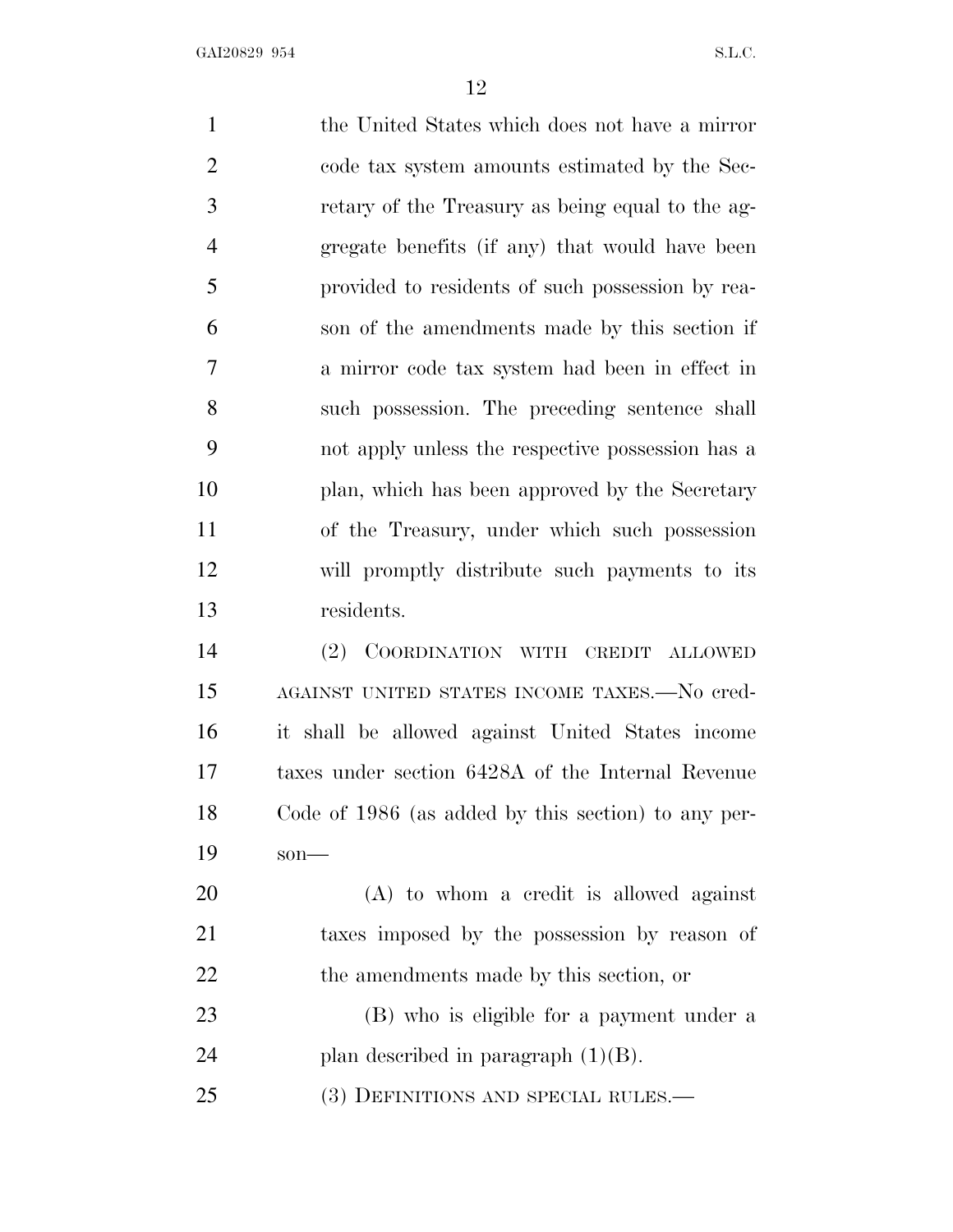(A) POSSESSION OF THE UNITED STATES.—For purposes of this subsection, the term ''possession of the United States'' includes the Commonwealth of Puerto Rico and the Commonwealth of the Northern Mariana Is- lands. (B) MIRROR CODE TAX SYSTEM.—For pur-

 poses of this subsection, the term ''mirror code tax system'' means, with respect to any posses- sion of the United States, the income tax sys-11 tem of such possession if the income tax liabil- ity of the residents of such possession under such system is determined by reference to the income tax laws of the United States as if such possession were the United States.

16 (C) TREATMENT OF PAYMENTS.—For pur- poses of section 1324 of title 31, United States Code, the payments under this subsection shall be treated in the same manner as a refund due from a credit provision referred to in subsection 21 (b)(2) of such section.

22 (d) EXCEPTION FROM REDUCTION, OFFSET, GAR-NISHMENT, ETC..—

 (1) IN GENERAL.—Any credit or refund allowed or made to any individual by reason of section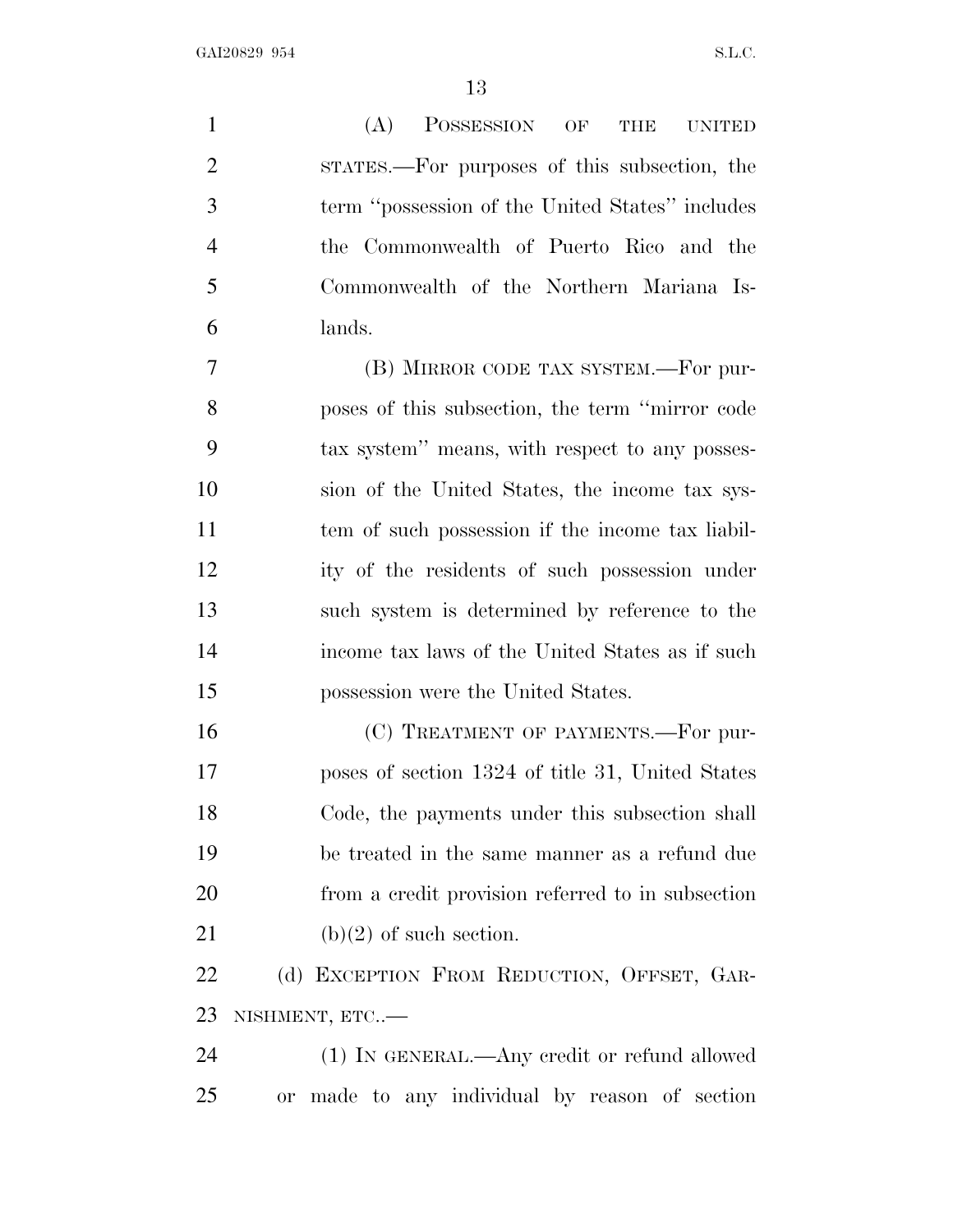| $\mathbf{1}$   | 6428A of the Internal Revenue Code of 1986 (as        |
|----------------|-------------------------------------------------------|
| $\overline{2}$ | added by this section) or by reason of subsection (c) |
| 3              | of this section shall not be—                         |
| $\overline{4}$ | (A) subject to reduction or offset pursuant           |
| 5              | to section 3716 or 3720A of title 31, United          |
| 6              | States Code,                                          |
| 7              | (B) subject to reduction or offset pursuant           |
| 8              | to subsection (d), (e), or (f) of section $6402$ of   |
| 9              | the Internal Revenue Code of 1986, or                 |
| 10             | (C) reduced or offset by other assessed               |
| 11             | Federal taxes that would otherwise be subject         |
| 12             | to levy or collection.                                |
| 13             | $(2)$ ASSIGNMENT OF BENEFITS.—                        |
| 14             | (A) IN GENERAL.—Any applicable pay-                   |
| 15             | ment shall not be subject to transfer, assign-        |
| 16             | ment, execution, levy, attachment, garnishment,       |
| 17             | or other legal process, or the operation of any       |
| 18             | bankruptcy or insolvency law, to the same ex-         |
| 19             | tent as payments described in section 207 of          |
| 20             | the Social Security Act (42 U.S.C. 407) without       |
| 21             | regard to subsection (b) thereof.                     |
| 22             | (B) ENCODING OF PAYMENTS.—As soon as                  |
| 23             | practicable after the date of the enactment of        |
| 24             | this paragraph, the Secretary of the Treasury         |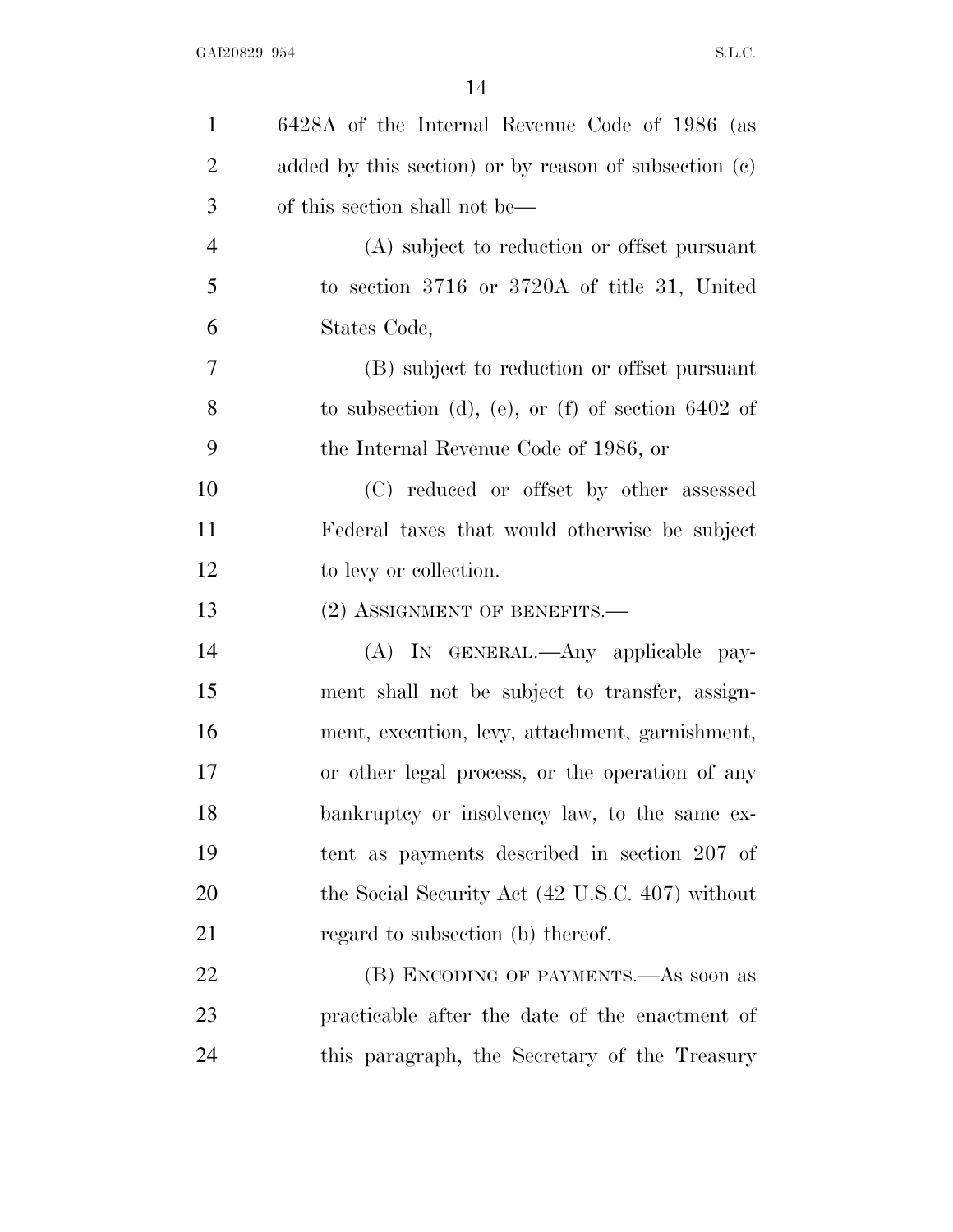| $\mathbf{1}$   | shall encode applicable payments that are paid |
|----------------|------------------------------------------------|
| $\overline{2}$ | electronically to any account—                 |
| 3              | (i) with a unique identifier that is rea-      |
| $\overline{4}$ | sonably sufficient to allow a financial insti- |
| 5              | tution to identify the payment as a pay-       |
| 6              | ment protected under subparagraph (A),         |
| 7              | and                                            |
| 8              | (ii) pursuant to the same specifica-           |
| 9              | tions as required for a benefit payment to     |
| 10             | which part 212 of title 31, Code of Federal    |
| 11             | regulations applies.                           |
| 12             | (C) GARNISHMENT.-                              |
| 13             | (i) ENCODED PAYMENTS.—Upon re-                 |
| 14             | ceipt of a garnishment order that applies      |
| 15             | to an account that has received an applica-    |
| 16             | ble payment that is encoded as provided in     |
| 17             | subparagraph (B), a financial institution      |
| 18             | shall follow the requirements and proce-       |
| 19             | dures set forth in part $212$ of title 31,     |
| 20             | Code of Federal Regulations. This para-        |
| 21             | graph shall not alter the status of pay-       |
| 22             | ments as tax refunds or other nonbenefit       |
| 23             | payments for purpose of any reclamation        |
| 24             | rights of the Department of Treasury or        |
| 25             | the Internal Revenue Service as per part       |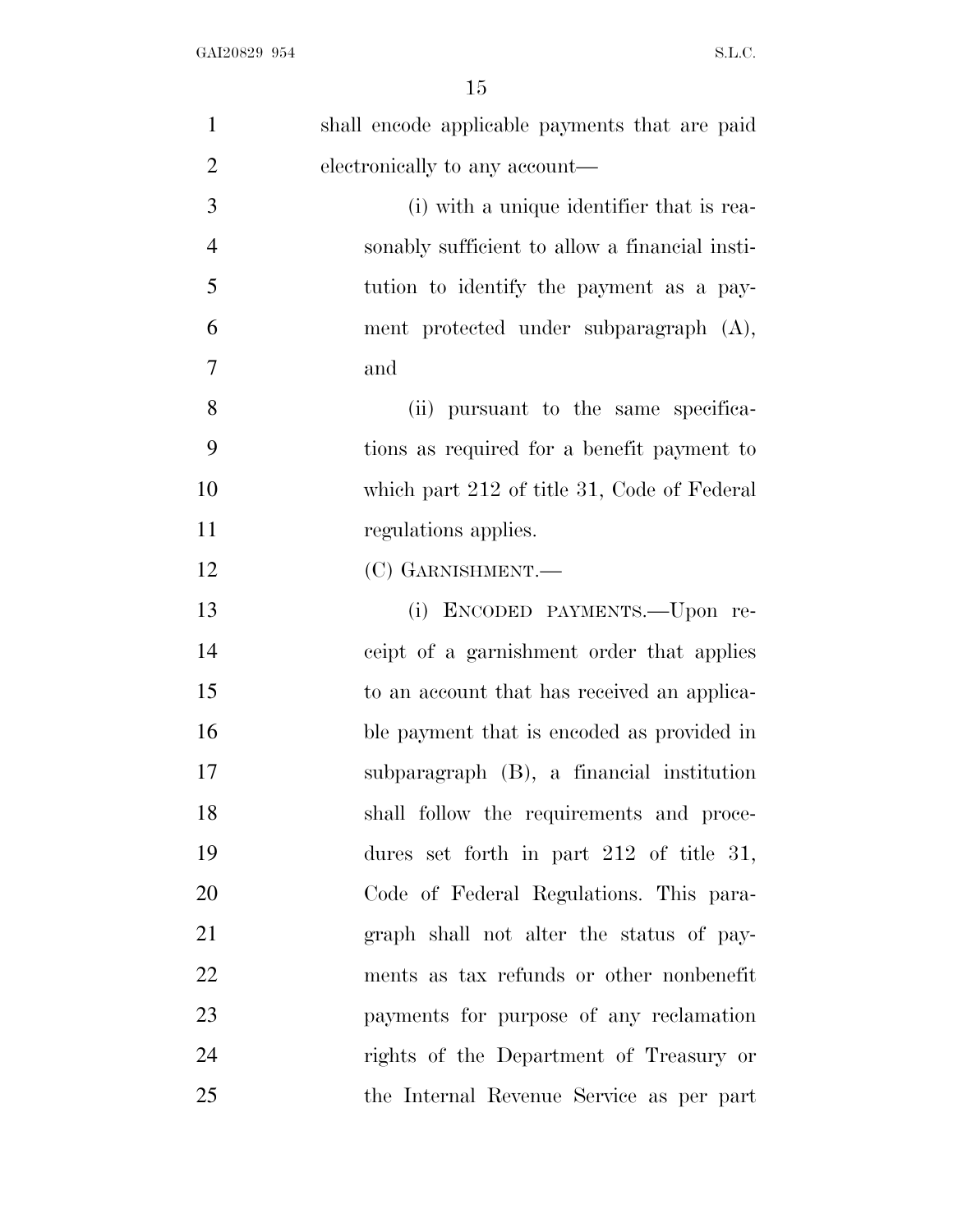210 of title 31 of the Code of Federal Reg-ulations.

 (ii) OTHER PAYMENTS.—If a financial institution receives a garnishment order (other than an order that has been served by the United States) that applies to an account into which an applicable payment that has not been encoded as provided in subparagraph (B) has been deposited on any date in the prior 60 days (including any date before the date of the enactment of this paragraph), the financial institu- tion, upon the request of the account hold- er or for purposes of complying in good faith with a State order, State law, court order, or interpretation by a State Attor- ney General relating to garnishment order, may, but is not required to, treat the amount of the payment as exempt under law from garnishment without requiring 21 the account holder to assert any right of garnishment exemption or requiring the 23 consent of the judgment creditor.

 (iii) LIABILITY.—A financial institu-tion that complies in good faith with clause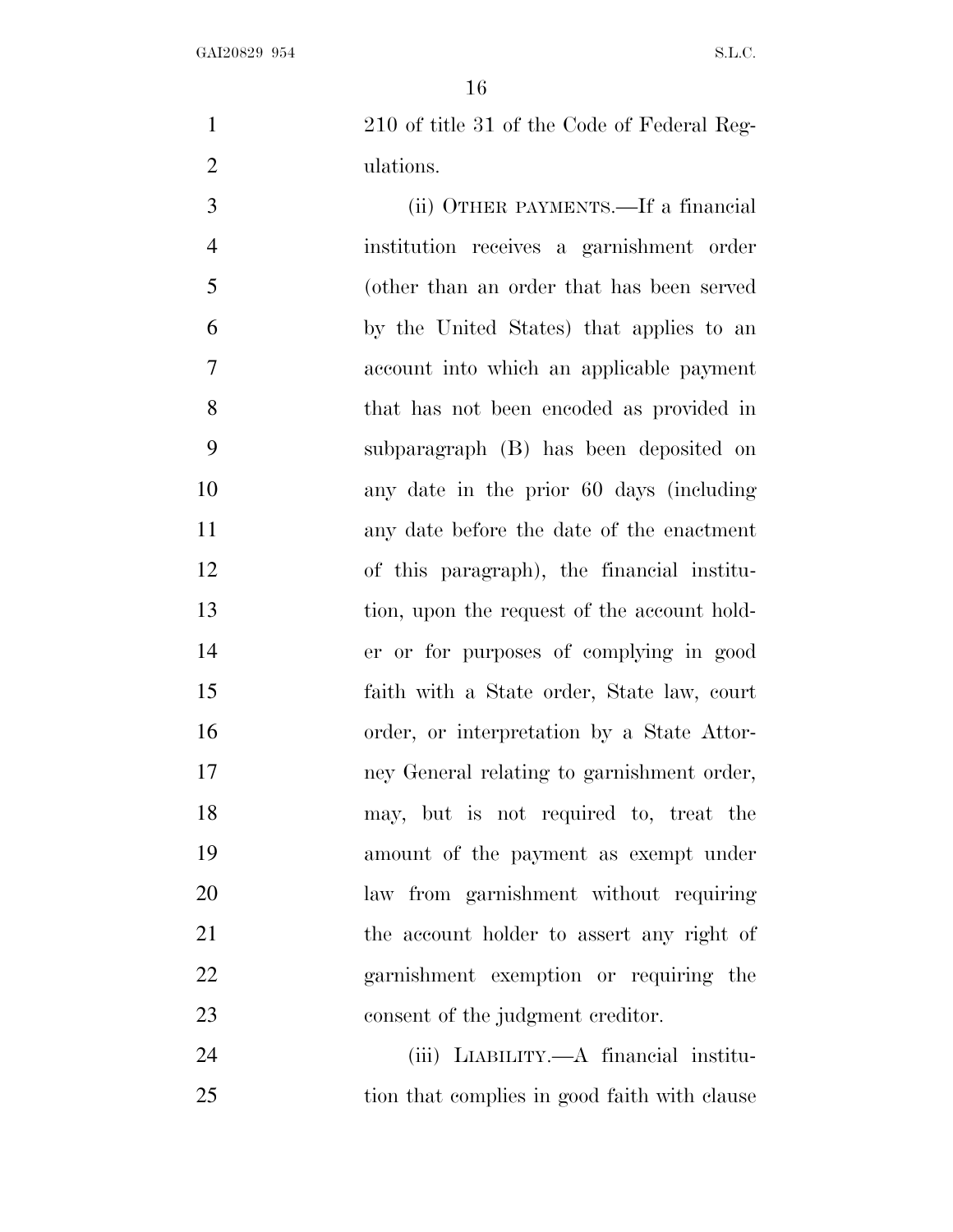| $\mathbf{1}$   | (i) or that acts in good faith in reliance on |
|----------------|-----------------------------------------------|
| $\overline{2}$ | clause (ii) shall not be liable under any     |
| 3              | Federal or State law, regulation, or court    |
| $\overline{4}$ | or other order to a creditor that initiates   |
| 5              | an order for any protected amounts, to an     |
| 6              | account holder for any frozen amounts or      |
| $\overline{7}$ | garnishment order applied.                    |
| 8              | (D) DEFINITIONS.—For purposes of this         |
| 9              | paragraph—                                    |
| 10             | (i) ACCOUNT HOLDER.—The term                  |
| 11             | "account holder" means a natural person       |
| 12             | against whom a garnishment order is           |
| 13             | issued and whose name appears in a finan-     |
| 14             | cial institution's records.                   |
| 15             | APPLICABLE PAYMENT.—The<br>(ii)               |
| 16             | term "applicable payment" means any pay-      |
| 17             | ment of credit or refund by reason of sec-    |
| 18             | tion 6428A of such Code (as so added) or      |
| 19             | by reason of subsection (c) of this section.  |
| 20             | (iii) GARNISHMENT.—The term "gar-             |
| 21             | nishment" means execution, levy, attach-      |
| 22             | ment, garnishment, or other legal process.    |
| 23             | (iv) GARNISHMENT ORDER.—                      |
| 24             | (I)<br>IN GENERAL.—The<br>term                |
| 25             | "garnishment order" means a writ,             |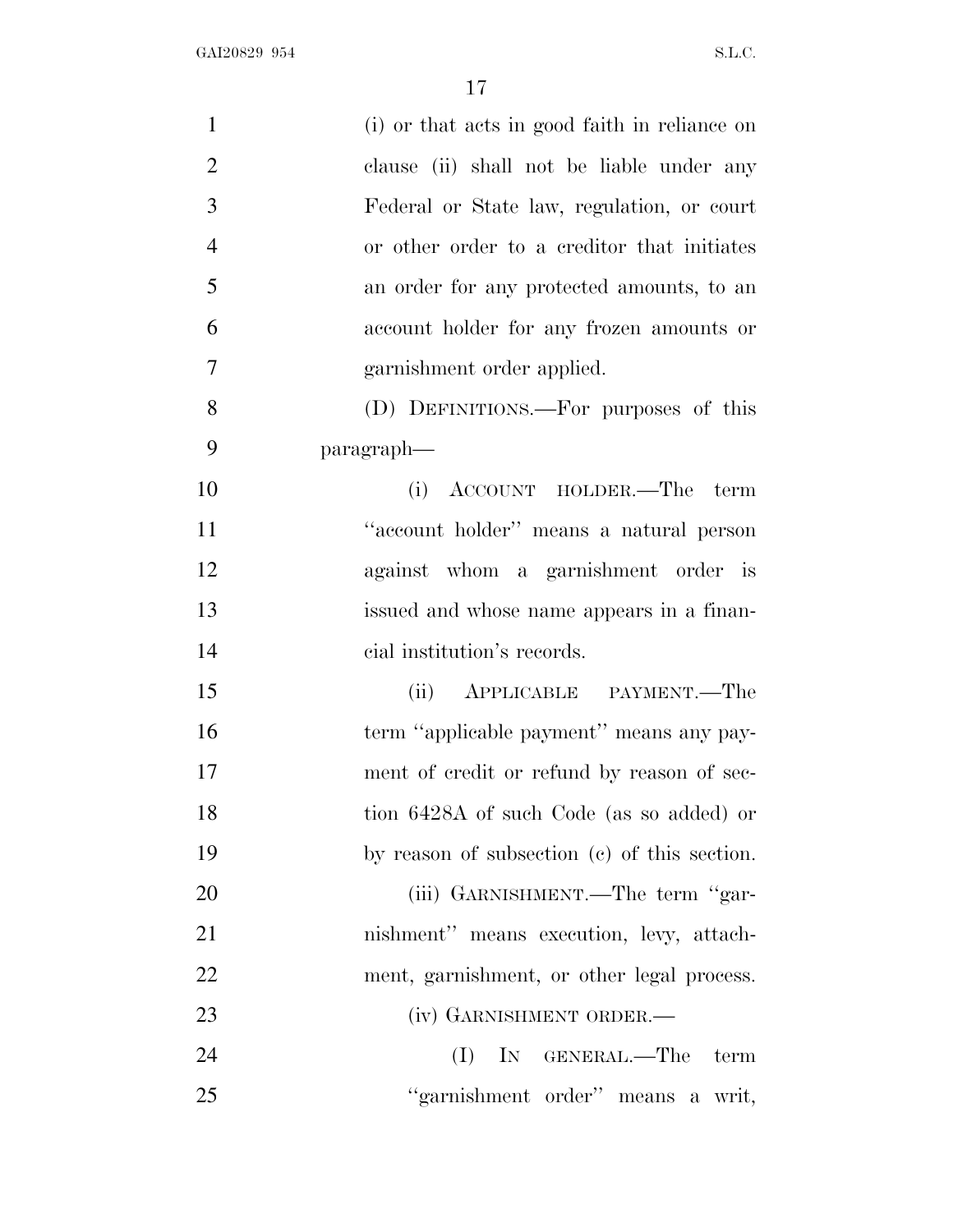| $\mathbf{1}$    | order, notice, summons, judgment,                  |
|-----------------|----------------------------------------------------|
| 2               | levy, or similar written instruction               |
| 3               | issued by a court, a State or State                |
| $\overline{4}$  | agency, or a municipality or municipal             |
| 5               | corporation, including an order to                 |
| 6               | freeze the assets in an account, to ef-            |
| $\overline{7}$  | fect a garnishment against a debtor.               |
| 8               | (II) EXCEPTION FOR CHILD SUP-                      |
| 9               | PORT.—The term "garnishment"                       |
| 10              | order" shall not include any writ,                 |
| 11              | order, notice, summons, judgment,                  |
| 12 <sup>°</sup> | $\frac{1}{2}$ or other similar written instruction |

 levy or other similar written instruc- tion issued by a State child support 14 enforcement agency.

 (E) EXCEPTION FOR CHILD SUPPORT.— Nothing in this subsection shall prevent or prej-17 udice the enforcement of any writ, order, notice, summons, judgment, levy or other similar writ- ten instruction issued by a State child support enforcement agency.

 (e) PUBLIC AWARENESS CAMPAIGN.—The Secretary of the Treasury (or the Secretary's delegate) shall conduct a public awareness campaign, in coordination with the Commissioner of Social Security and the heads of other relevant Federal agencies, to provide information regard-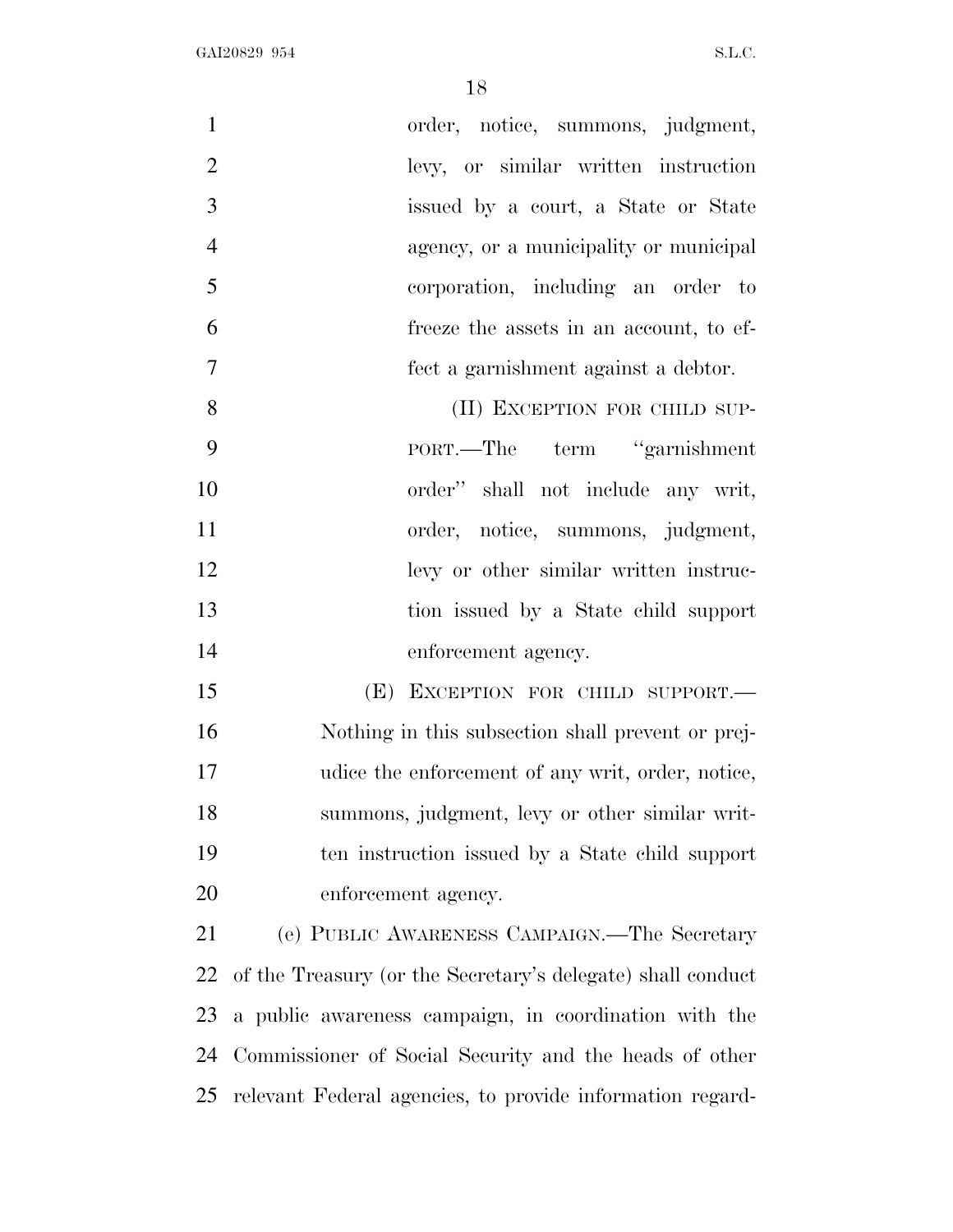ing the availability of the credit and rebate allowed under section 6428A of the Internal Revenue Code of 1986 (as added by this section), including information with respect to individuals who may not have filed a tax return for tax- able year 2018 or 2019. (f) APPROPRIATIONS TO CARRY OUT REBATES.— (1) IN GENERAL.—Immediately upon the enact- ment of this Act, the following sums are appro- priated, out of any money in the Treasury not other- wise appropriated, for the fiscal year ending Sep- tember 30, 2021: 12 (A) DEPARTMENT OF THE TREASURY.— (i) For an additional amount for ''De- partment of the Treasury—Bureau of the Fiscal Service—Salaries and Expenses'', \$78,650,000, to remain available until September 30, 2022. (ii) For an additional amount for ''Department of the Treasury—Internal Revenue Service—Taxpayer Services'', \$293,500,000, to remain available until September 30, 2022. (iii) For an additional amount for ''Department of the Treasury—Internal Revenue Service—Operations Support'',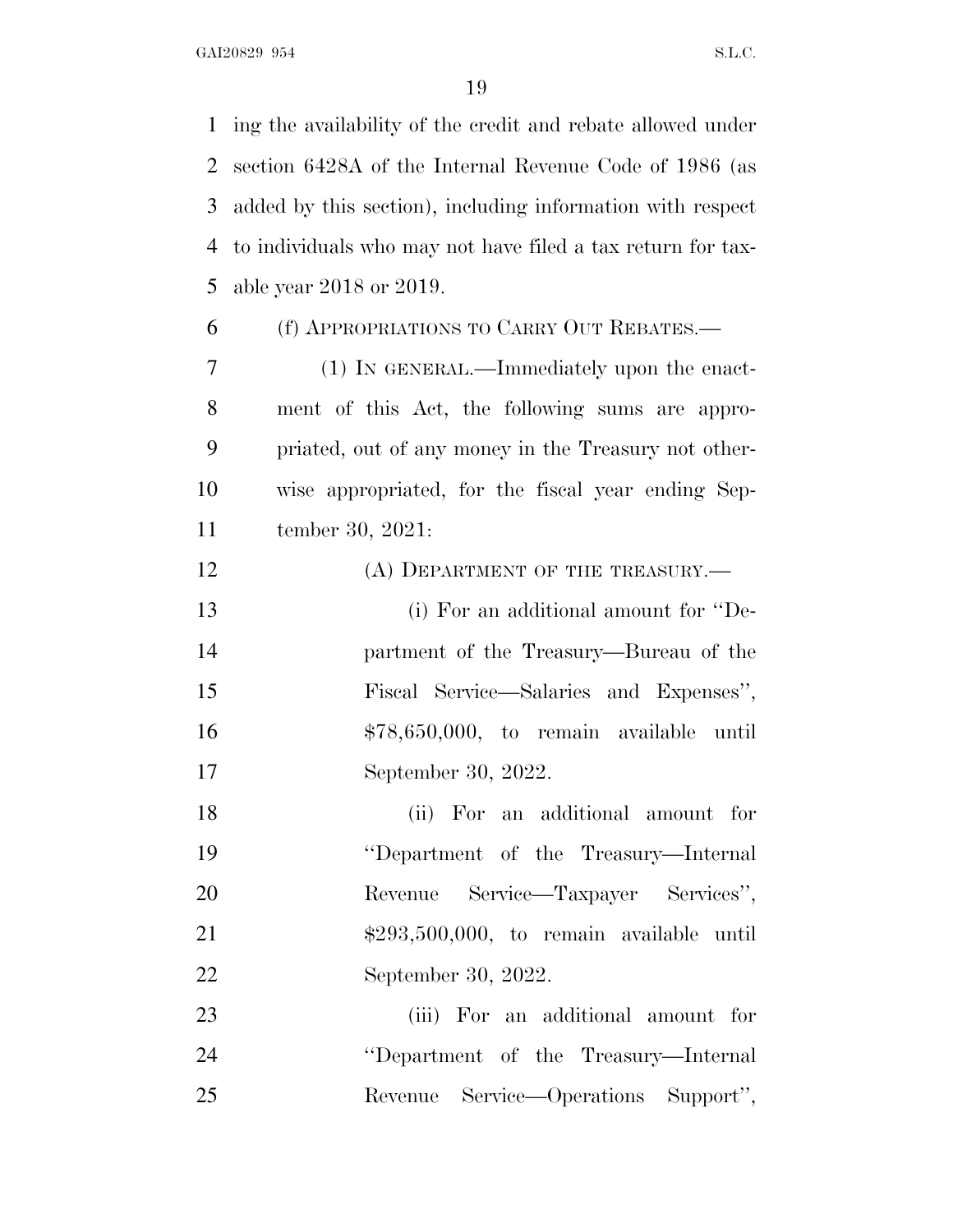| $\mathbf{1}$   | $$170,000,000,$ to remain available until            |
|----------------|------------------------------------------------------|
| $\overline{2}$ | September 30, 2022.                                  |
| 3              | (iv) For an additional amount for                    |
| $\overline{4}$ | "Department of Treasury—Internal Rev-                |
| 5              | enue Service—Enforcement", \$37,200,000,             |
| 6              | to remain available until September 30,              |
| $\overline{7}$ | 2022.                                                |
| 8              | Amounts made available in appropriations             |
| 9              | under clauses (ii), (iii), and (iv) of this subpara- |
| 10             | graph may be transferred between such appro-         |
| 11             | priations upon the advance notification of the       |
| 12             | Committees on Appropriations of the House of         |
| 13             | Representatives and the Senate. Such transfer        |
| 14             | authority is in addition to any other transfer       |
| 15             | authority provided by law.                           |
| 16             | (B) SOCIAL SECURITY ADMINISTRATION.—                 |
| 17             | For an additional amount for "Social Security"       |
| 18             | Administration—Limitation on Administrative          |
| 19             | Expenses", $$38,000,000$ , to remain available       |
| 20             | until September 30, 2022.                            |
| 21             | $(2)$ REPORTS.—No later than 15 days after en-       |
| 22             | actment of this Act, the Secretary of the Treasury   |
| 23             | shall submit a plan to the Committees on Appropria-  |
| 24             | tions of the House of Representatives and the Sen-   |
| 25             | ate detailing the expected use of the funds provided |